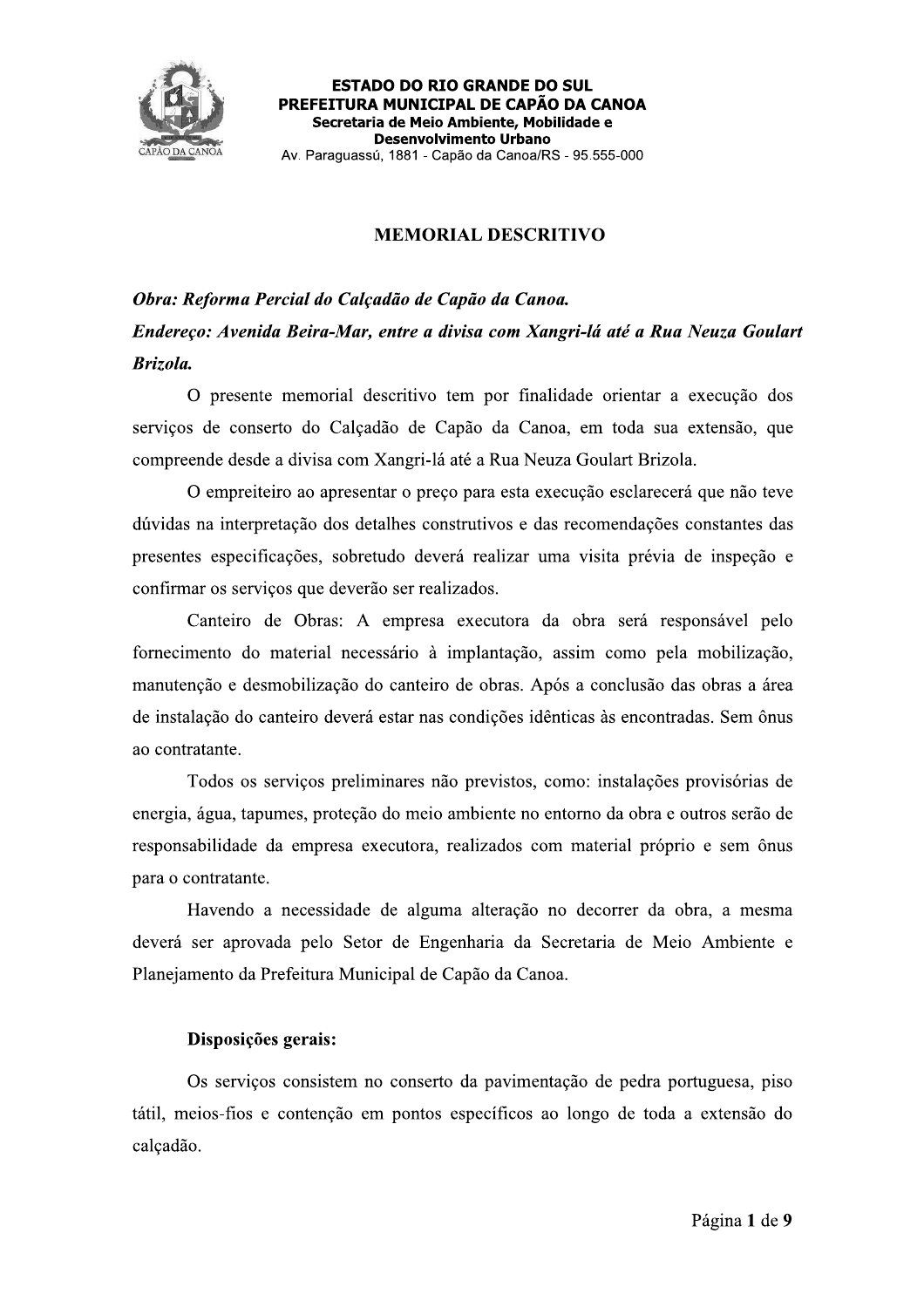Para efeito deste levantamento, foram considerados todos os mínimos pontos defeituosos no calçadão conforme indicado em projeto e os reparos devem ser realizados em panos retangulares que abrangem toda a área danificada.

A empresa deverá apresentar Comprovante de Responsabilidade Técnica (ART ou RRT) de responsável técnico pela execução dos serviços.

### 1 - Serviços preliminares:

#### Placa de Obra:

A placa de obra tem por objetivo informar a população e aos usuários da rua os dados da obra. Deverá ser instalada em local visível.

A placa deverá ser confeccionada em chapas de aço laminado a frio, galvanizado, com espessura de 1,25mm, e área mínima de 2,50m<sup>2</sup>.

No local onde será realizado manutenção da galeria, a área deve ser isolada com Malha plástica laranja, 5mm, para sinalização e para evitar intercorrências com os transeuntes.

### 2 – Manutenção pavimento do calçadão:

Nos trechos indicados em planta, deverá ser realizado a reposição do pavimento danificado na área que abrange as pedras portuguesas conforme indicação abaixo:

#### Embasamento e pavimentação:

Nas partes faltantes, a pavimentação do passeio será constituída de pedra portuguesa, devendo ter sua base nivelada e compactada com base de brita graduada. Deverá ser executado conforme o modelo existente respeitando suas dimensões e desenhos (mosaicos).

O padrão das pedras deve ser nas cores pretas e brancas, em dimensões uniformes com aproximadamente 3x3cm, e altura de 5,0cm.

As pedras deverão ser assentadas sobre "farofa" (argamassa seca) de traço 1:3 (1 parte de cimento e 3 partes de areia úmida), com espessura de 6,0cm, as pedras devem ficar travadas umas contra as outras, com o menor vão possível entre elas, ficando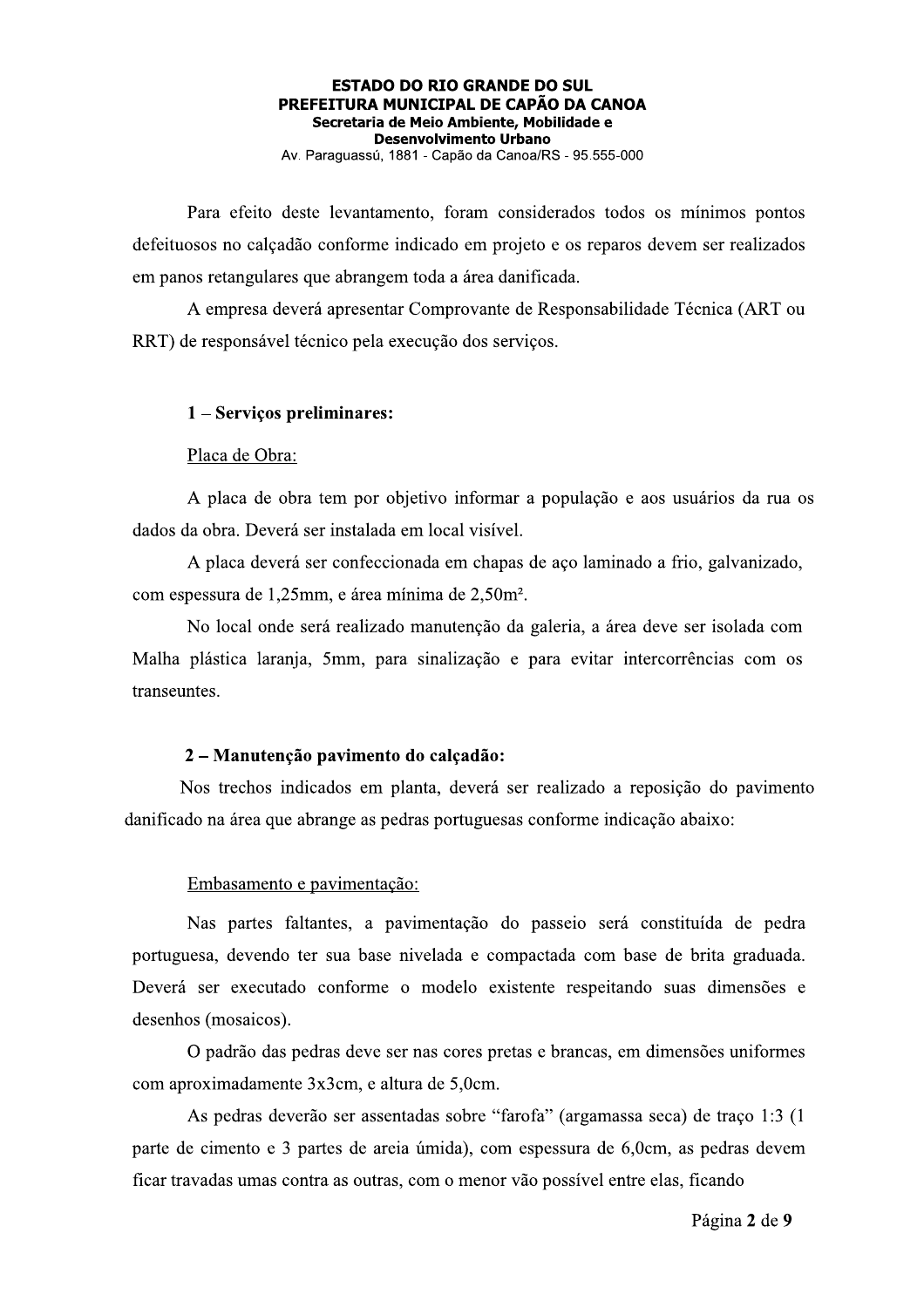## **ESTADO DO RIO GRANDE DO SUL** PREFEITURA MUNICIPAL DE CAPÃO DA CANOA Secretaria de Meio Ambiente, Mobilidade e **Desenvolvimento Urbano**

Av. Paraguassú, 1881 - Capão da Canoa/RS - 95.555-000

nivelado com o meio fio já assentado.

Sob a farofa deverá ser executado base de 10cm de pó de pedra, a mesmo deverá ser compactada com equipamento adequado.

Após o assentamento das pedras, deverá ser espalhada e varrida sobre o desenho (mosaico), outra "farofa" no traço 1:2 (1 parte de cimento e 2 partes de areia), preenchendo todos os vãos entre as pedras. Após este, apiloar as pedras com soquete leve de tábua larga, para nivelar o piso. Regar a superfície com pouca água, utilizando vassoura, sem remover a argamassa do rejunte. No dia seguinte, jogar água abundantemente.

A empresa deverá manter o piso úmido por 5 dias, evitando o trânsito sobre o passeio.

Exemplo de pontos de pedras portuguesas que encontram-se com defeitos e devem ser repostas seguindo o seu correto modo de aplicação.



Em alguns trechos, onde a profundidade dos "buracos" é maior, deve-se realizar a colocação de aterro em saibro, bem compactado.

### Piso tátil:

Existem situações nas quais algumas peças sofreram desgastes de uso e intemperismo, tendo as mesmas que ser substituídas. As mesmas devem ser fixadas com argamassa colante própria para o tipo do material e possuírem dimensões de 25x25x2,5 cm, conforme padrão existente.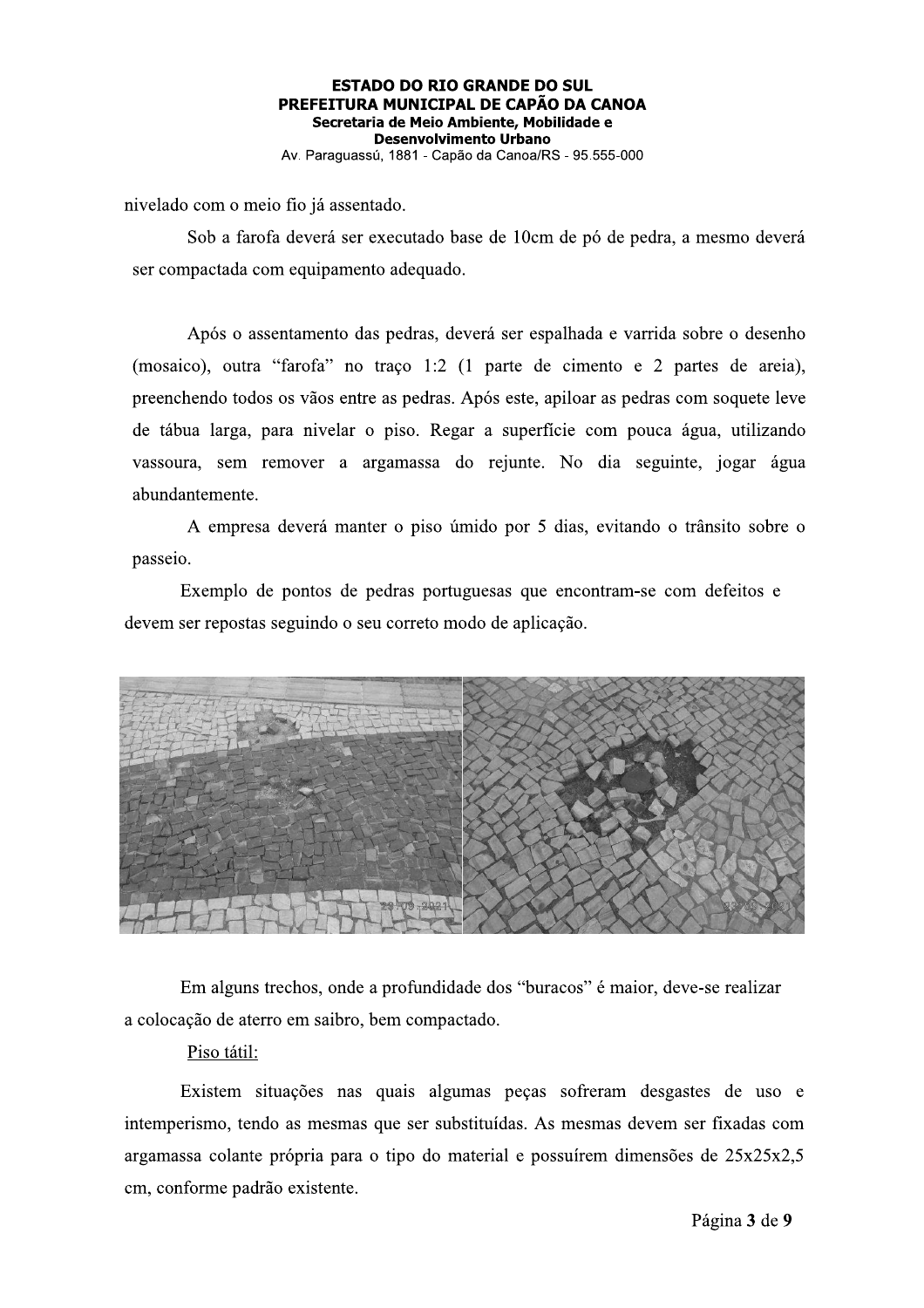



Imagem ilustrativa da placa do piso tátil.

Exemplo de pontos de piso tátil danificados que deverão ser refeitos, conforme descrições:



Rejuntamento e realinhamento de meio-fio:

Deverá ser realizado o rejuntamento de algumas peças de meios-fios ao longo de todo o calçadão, que encontram-se sem rejunte, ocasionando a erosão da pedra portuguesa e também a remoção e assentamento de novos meios-fios onde os mesmos encontran-se tortos.

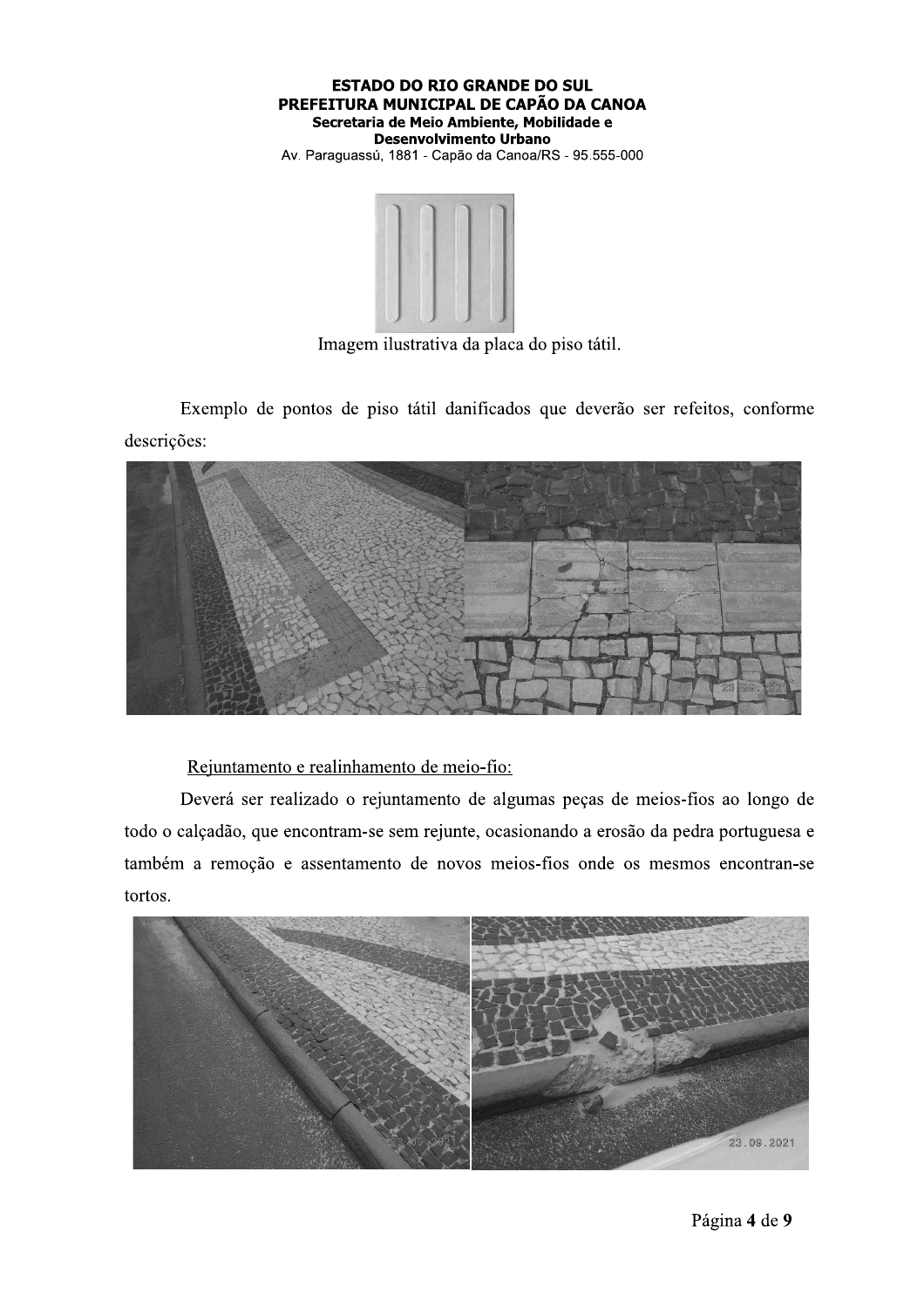Em dois dos trechos, onde as pedras portuguesas estão faltando, observou-se, provavelmanete pela ação do mar, a carência de base abaixo da pavimentação. Nestes casos, deverá ser retirado todo o trecho indicado em planta, e deverá ser assentada camada de brita graduada, para preencher os espaços entre esta para que esta base fique o mais compactada e firme possível. Após a finalização das mesmas, as pedras portuguesas deverão ser reassentadas nos mesmos padrões das existentes, como já mencionado no presente memorial. As imagens abaixo referem-se ao trecho a ser consertado:



# 3 – Reparo galeria do pluvial junto a rampa da Avenida Flavio Boianovisky

Deverá ser realizado o reparo da galeria de pluvial, conforme descrições a seguir:

Primeiramente deverá ser removida as pedras portuguesas, meio-fio, piso tátil e remover parte da madeira da rampa. Após realizar retirada de toda a estrutura de pedra danificada, estendendo-se 0,60 m além dos estragos, para se fazer a emenda da nova estrutura. Abaixo no nível da galeria, retirar todo material incluindo os tubos, sendo que estes, deverão ser disponibilizados novamente à secretaria de Obras.

Deverá ser executada nova laje de concreto armado sobre a galeria de pluvial existente, conforme croqui em anexo, sendo realizada em concreto armado Fck 25 MPa, espessura de 08 cm e malha dupla de aço 10x10cm 5.0mm, obedecendo um recobrimento mínimo de 2,5cm, sendo executada junto com viga de conteção para nivelar a estrutura de concreto ao nível adequado e realizar a pavimentação.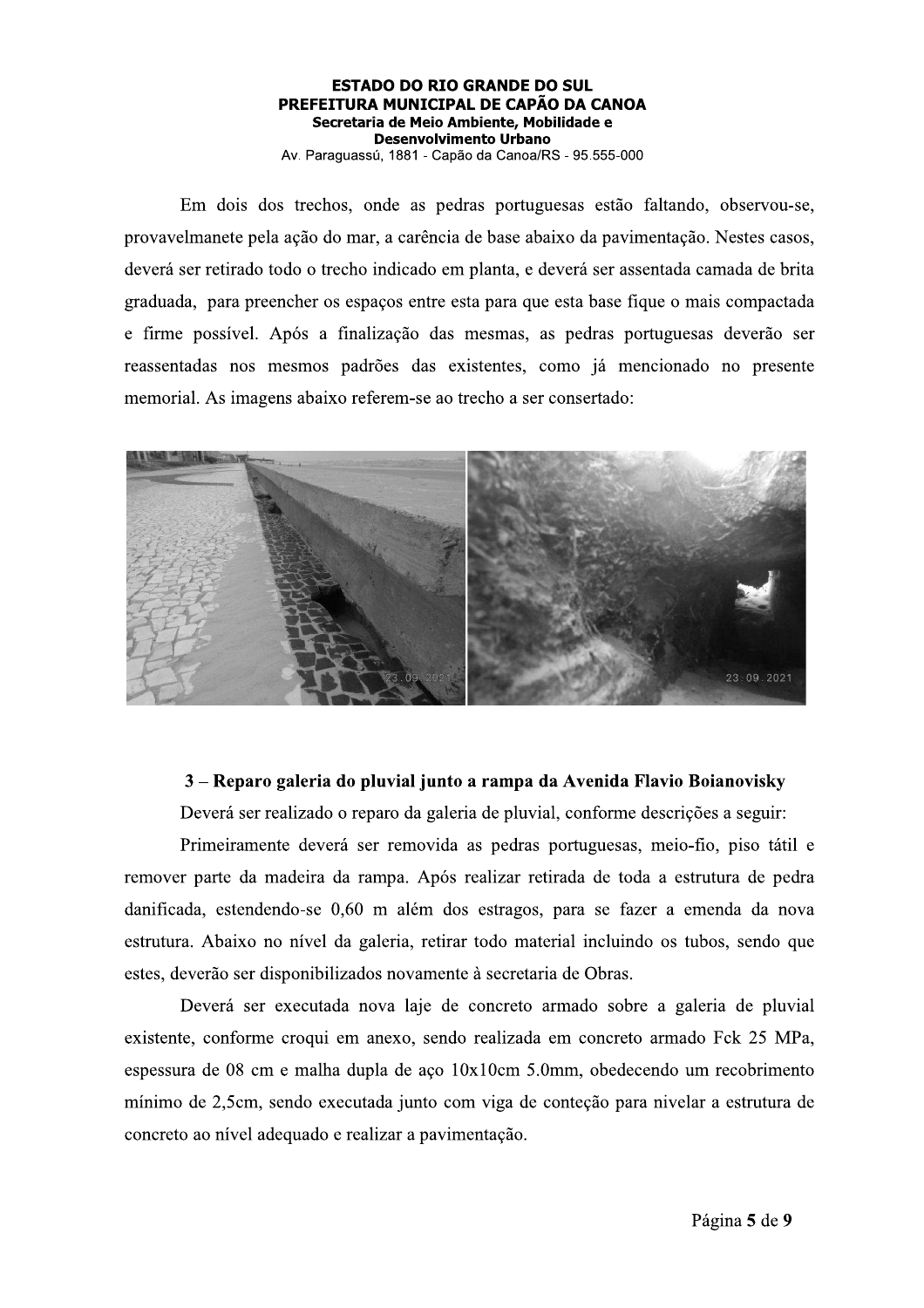Após a estrutura ser concretada como um todo (Laje mais a viga), a mesma deverá ser desformada, e a partir do nével da viga acabada, deverá ser refeita parte da passarela em madeira de deck, onde deve-se demolir o madeiramento existente e executar novo piso, em madeira de pinus tratado (deck) e barrotes de eucalipto tratado de 5x15cm, corrigindo as inclinações conforme croqui em anexo.



As figuras acima mostram a rampa danificada, as pedras portuguesas com nivelamento danificado, e a ausência de base de sustentação.

O caimento da rampa deverá ter caimento adequado, no ponto correto para se chegar com a mesma no nível da viga, conforme croqui anexo.

# 5 – Limpeza e transporte entulho:

Todo o material resultante da obra deverá ser coletado e transportado, a um local de descarte devidamente licenciado e apropriado para o devido fim, deixando a obra perfeitamente limpa e sem ônus para o contratante.

## **Dos Complementos:**

A empresa deverá manter o local da obra sinalizada durante todo o período de execução dos serviços. Os serviços deverão ser executados por profissionais capacitados, com equipamentos adequados. A responsabilidade da segurança dos operários, transeuntes e veículos será inteiramente da empresa executora dos serviços.